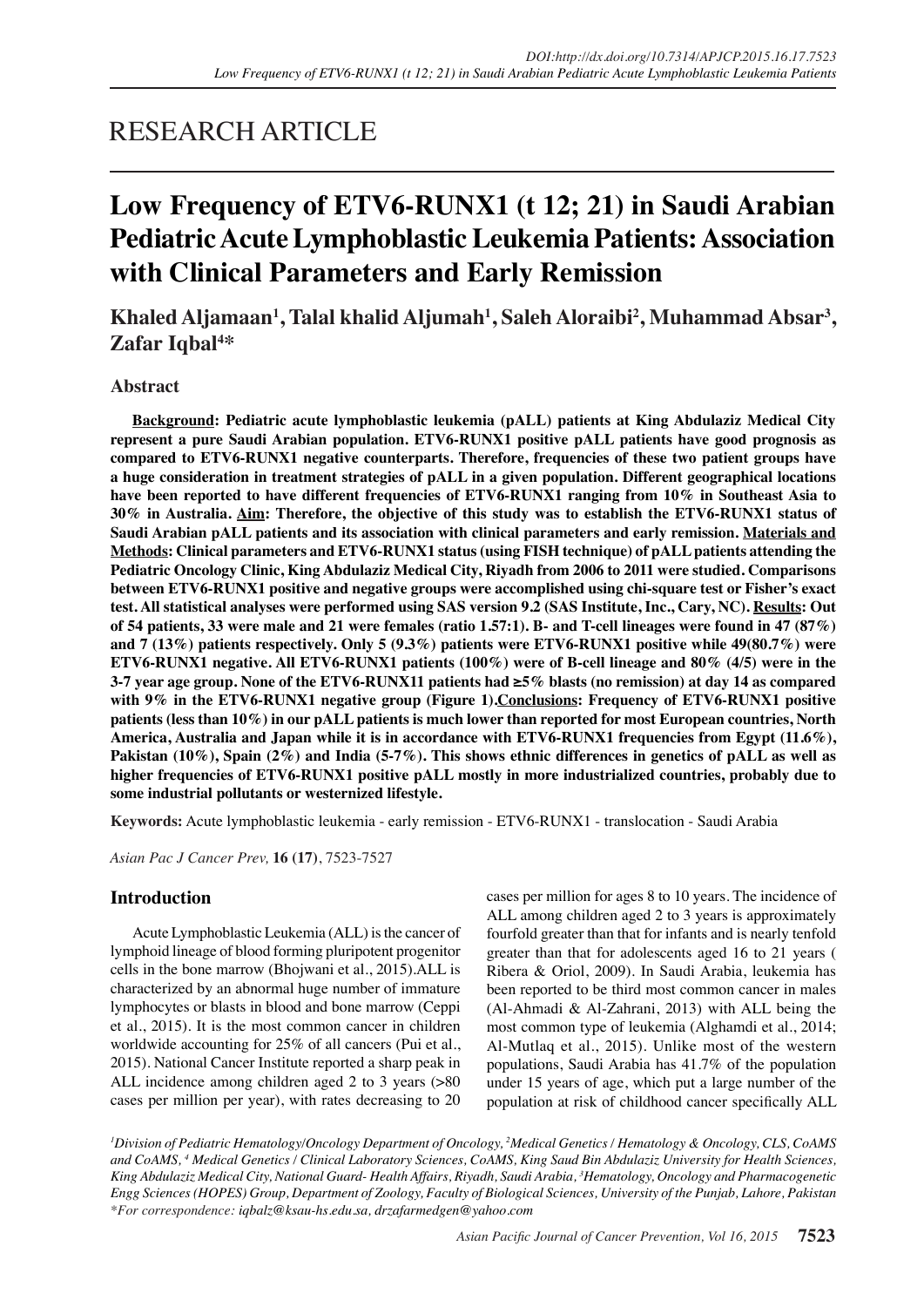#### *Khaled Aljamaan et al*

(Al-Mutlaq et al., 2015).

Many genetic abnormalities are found in Childhood ALL, which have implications in differential diagnosis/ classification, prognosis, drug selection at different phases of anti-leukemic treatment and in accessing the efficacy of the treatment (Cooper & Brown, 2015). ETV6-RUNX1  $((t (12; 21) (p13; q22))$  is one of the most common chromosomal abnormalities in pediatric ALL patients and is associated with favorable prognosis and prolonged survival in majority of the patients (Moorman et al., 2014). In most of the European countries, US, Japan and Australia, ETV6-RUNX1 frequency has been reported to be 20-33% among pediatric ALL (Amor et al., 1998; Iqbal &Tanveer 2007; Awan et al., 2012; Inaba et al., 2013; Iqbal, 2014). Nevertheless, lower frequencies of ETV6-RUNX1 have been reported in some geographical regions (Kwong & Wong., 1997; Eguchi-Ishimae et al., 1998; Garcia-Sanz et al., 1999; Tsang et al., 2001; Rahman et al., 2006; Chung et al., 2010; Faiz & Qazi., 2010; Mazloumi et al., 2012; Iqbal et al. 2014). This shows ethnic differences in occurrence of this prognostically important genetic lesion.

and clinical outcome of childhood ALL from Saudi Arabia, reports regarding the clinical characteristics and clinical outcome of the prognostically important genetic abnormalities are lacking. Therefore, this study was carried out to find out the association of ETV6-RUNX1 positive and ETV6-RUNX1 negative pediatric ALL patients with clinical features and treatment outcome in pediatric ALL patients from King Abdulaziz Medical City, National Guard Health Affairs, Riyadh, Saudi Arabia, which are a true representation of Saudi ethnicity (Wikipedia for Saudi Arabian National Guard, 2015) and therefore best sample to show if there are ethnic differences in genetic epidemiology (e.g., ETV6-RUNX1 frequency) of Saudi pediatric ALL from other ethnic groups in the world.

#### **Materials and Methods**

#### *Patients*

This study was conducted at Division of Pediatric Hematology/Oncology Department of Oncology / King Saud Bin Abdulaziz University for Health Sciences, King Abdulaziz Medical City, National Guard Health Affairs, Riyadh, Saudi Arabia. Inclusion criteria were all

Although there are few reports about the biology

**Table 1. Association of Patient Characteristics with day 14 Response in Pediatric Acute Lymphoblastic Leukemia Patients**

|                 |                                                                   |                                               | Response Day 14                                  |                                                                 |                    |      |              |
|-----------------|-------------------------------------------------------------------|-----------------------------------------------|--------------------------------------------------|-----------------------------------------------------------------|--------------------|------|--------------|
| Covariate       | <b>Statistics</b>                                                 | Level                                         | Poor Response N=4                                | Good Response N=45                                              | P-value*           |      |              |
| gender          | N (Row $%$ )                                                      | female                                        | 1(5.26)                                          | 18 (94.74)                                                      | 0.555              |      |              |
| Age             | N (Row $%$ )<br>N (Row $%$ )<br>N (Row $%$ )                      | male<br>$\epsilon$ 2 Years<br>3 - 7 Years     | 3(10)<br>0(0)<br>2(7.69)                         | 27(90)<br>9(100)<br>24 (92.31)                                  | 0.471              |      |              |
| T-cell          | N (Row $%$ )<br>N (Row $%$ )<br>N (Row $%$ )                      | 8 - 15 Years<br>Negative<br>Positive          | 2(14.29)<br>2(4.65)<br>100. $\theta$ (33.33)     | 12(85.71)<br>41 (95.35)                                         | 0.016              |      |              |
| B-cell          | N (Row $%$ )<br>N (Row $%$ )                                      | Negative<br>Positive                          | $2(33.33)$ 6.3<br>2(4.65)                        | 4(66,67)<br>10.1 <sup>4</sup> (66.67)<br>$(95.39)$ <sup>3</sup> | 0.016              |      | 12.8         |
| <b>WBC</b>      | N (Row $%$ )<br>N (Row $%$ )                                      | $\leq 30000$<br>> 30000                       | 1(2.7)<br>75.0 $3(25)$                           | 36(97.3)<br>9(75)                                               | 0.014<br>25.0      | 30.0 |              |
| TEL-AML1        | N (Row $%$ )<br>N (Row $%$ )                                      | Negative<br>Positive                          | 4(9.09)<br>0(0)<br>56.3                          | 40 (90.91)<br>46.8 $\frac{1}{5}$ (100)                          | 0.482              |      | 51.1         |
|                 | * The p-value is calculated by chi-square test                    |                                               | 50.0                                             | 54.2                                                            | 31.3               | 30.0 |              |
|                 | Table 2. Association of Patient Characteristics with day 29 Respo |                                               |                                                  | Ped<br> ph <br>Ncu∣                                             | c Leukemia         |      |              |
| <b>Patients</b> |                                                                   |                                               | 25.0                                             |                                                                 |                    |      |              |
| Covariate       | <b>Statistics</b>                                                 | Level                                         | 31.3<br>Poor Respons                             | 38.0<br>$\lvert$ se I<br>23.7<br>-50<br>esp                     | 31.3<br>P-value*   | 30.0 | 33.1         |
| gender          | N (Row $%$ )<br>N (Row $%$ )                                      | female<br>male                                | 00(0)<br>1(3.33)                                 | $21$ (1001<br>29 (96.67)                                        | 0.398              |      |              |
| Age             | N (Row $%$ )<br>N (Row $%$ )<br>N (Row $%$ )                      | $\leq$ 2 Years<br>3 - 7 Years<br>8 - 15 Years | treatment<br>0(0)<br>0(0)                        | treatment<br>$9(100)$ ରି<br>26(100)<br>$15(93.7\frac{15}{12})$  | Remission<br>0.328 | None | Chemotherapy |
| T-cell          | N (Row $%$ )<br>N (Row $%$ )                                      | Negative<br>Positive                          | 1(6.25)<br>diagnosed without<br>0(0)<br>1(16.67) | with<br>$45(100)$ රි<br>5(83.33)                                | 0.006              |      |              |
| B-cell          | N (Row $%$ )<br>N (Row $%$ )                                      | Negative<br>Positive                          | 1(16.67)<br>0(0)                                 | diagnosed<br>5(83.33)<br>$45(100)$ $\frac{3}{2}$                | 0.006              |      |              |
|                 |                                                                   |                                               |                                                  |                                                                 |                    |      |              |
| <b>WBC</b>      | N (Row $%$ )<br>N (Row $%$ )                                      | $\leq 30000$<br>> 30000                       | 0(0)<br>1(9.09)                                  | 40(100)<br>$\sum_{9}^{8} 10(90.91)$<br>$\sum_{9}^{8} 45(97.83)$ | 0.054              |      |              |

\* The p-value is calculated by chi-square test

**7524** *Asian Pacific Journal of Cancer Prevention, Vol 16, 2015*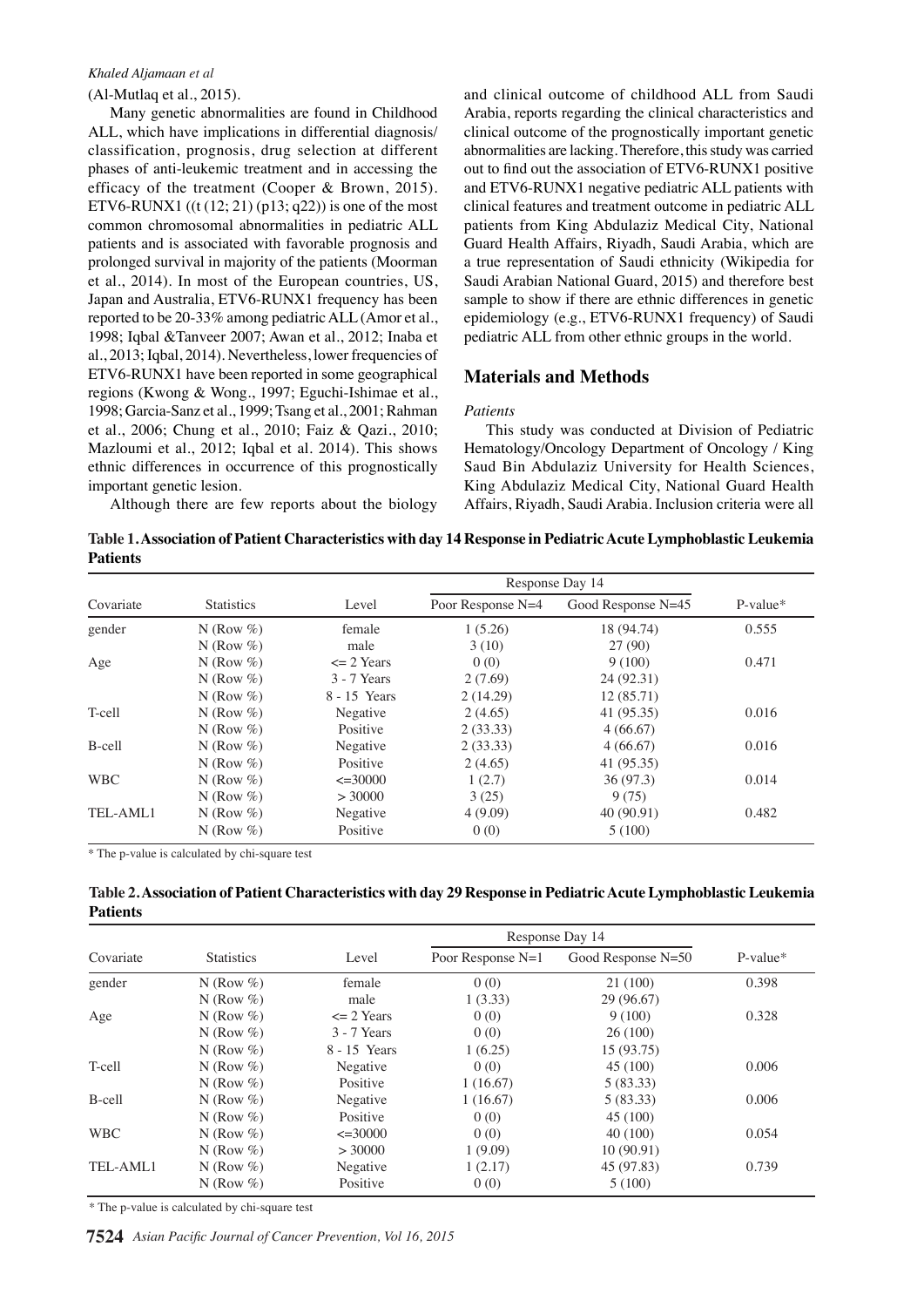pediatric Acute Lymphoblastic Leukemia (ALL) patients between the ages of 2 to 15 years. Study was approved by King Abdullah International Medical Research Centre (KAIMRC), National Guard Health Affairs, Riyadh, Saudi Arabia.

Along with other laboratory parameters for diagnosis and risk stratification, patients were tested for ETV6- RUNX1 using interphase fluorescent in situ hybridization (FISH) as a part of routine laboratory findings.

#### *Interphase fluorescent in situ hybridization (FISH)*

Selection Of Material: Vysis ETV6/RUNX1 DF FISH Probe Kit (Abbot Laboratories, Illinois, USA) was used to detect ETV6/RUNX1 fusion oncogene resulting from  $t(12;21)(p13;q22)$ . FISH procedures were carried out according to manufacturer's instructions.

Pre-hybridization, Hybridization and Posthybridization: WBCs were washed with 1X PBS. Cells were fixed in methanol/acetic acid, dropped on slides, and air dried. The slides were pretreated with "0.01% pepsin  $+0.02$  M HCl" at 37 $\degree$ C for 10 min. The cells and probes were denatured on a heating plate together at 78°C for 10 min. Hybridization was performed overnight at 37°C. Posthybridization washing was done in 23 SSC containing 50% formamide for 7 min at  $42^{\circ}$ C followed by two washes in 23 SSC  $(42^{\circ}C \text{ for } 7 \text{ min})$ . The slides were covered by Vectashield (Vector Laboratories, Burlingame, CA) containing 0.5 g/ml DAPI.

FISH Analysis: Slides prepared by FISH were analyzed using CytoVision 7.0 system (Applied Imaging, Biosciences Centre, Newcastle, UK).

#### *Treatment protocol & Clinically Follow-up*

CCG1991 protocol was used for standard risk patients while CCG1961 protocol was used for high risk patients. Number of blasts at day 14 and day 29 of the treatment were also calculated as a part of routine clinical follow-up.

#### *Response criteria*

Complete remission (CR or M1) was defined as: Normal bone marrow (with <5% blasts and >25% cellularity), neutrophil counts >1.5×109/l, platelet count > 100×109/l, and all extramedullary disease resolved. Anything less than CR was considered as incomplete remission (M2 or M3).

#### *Statistical analysis*

The association demographic data, clinical and laboratory parameters and ETV6/RUNX1 status was statistically studied using was performed using SAS version 9.2 (SAS Institute, Inc., Cary, NC). Comparison between ETV6-RUNX1 positive and negative groups done using chi-square test or Fisher's exact test.

## **Results**

Out of 54 patients, 33 were male and 21 were females (ration1.57:1). B- and T-cell lineage was found in 47 (87%) and 7 (13%) patients respectively. Overall, B-cell lineage and WBC count less than 30,000 were significantly associated with complete remission (M1) at day 14 and

day 29 (Tables 1 & 2).

Only 5 (9.3%) patients with ETV6-RUNX1 positive while 49(80.7%) were ETV6-RUNX1 negative. Mean age of ETV6-RUNX1 positive and ETV6-RUNX1 negative patients was  $5.90\pm0.495$  and  $3\pm0.316$ , respectively (<0.001). Moreover, 80% (4/5) of ETV6-RUNX1 positive patients were in 3-7 year age group while 46.94% (23/49) ETV6-RUNX1 negative patients in this age group. Furthermore, though 36.73% of ETV6-RUNX1 negative patients were in 8-15 years age group, no ETV6-RUNX1 positive patients were in this age group (Table 3, Figure 1).

**Table 3. Demographics and Clinical Characteristics of ETV6-RUNX1 Positive and ETV6-RUNX1 Negative Pediatric Acute Lymphoblastic Leukemia Patients**

| Parameters        | ETV6-RUNX1                         | P-value*       |         |
|-------------------|------------------------------------|----------------|---------|
|                   | Negative $(n=49)$ Positive $(n=5)$ |                |         |
| Gender            |                                    |                |         |
| Female            | 19 (38.78)                         | 2(40)          | 0.957   |
| Male              | 30 (61.22)                         | 3(60)          |         |
| Age               |                                    |                |         |
| Mean±SEM          | $5.90+0.495$                       | $3+0.316$      | < 0.001 |
| Median            | 5                                  | 3              | 0.088   |
| Range             | $1 - 13$                           | $2 - 4$        |         |
| $\leq$ 2 Years    | 8 (16.33)                          | 1(20)          | 0.239   |
| $3 - 7$ Years     | 23 (46.94)                         | 4(80)          |         |
| 8 - 15 Years      | 18 (36.73)                         | 0(0)           |         |
| T-cell            |                                    |                |         |
| Negative          | 42 (85.71)                         | 5(100)         | 0.365   |
| Positive          | 7(14.29)                           | 0(0)           |         |
| B-cell            |                                    |                |         |
| Negative          | 7(14.29)                           | 0(0)           | 0.365   |
| Positive          | 42 (85.71)                         | 5(100)         |         |
| <b>WBC</b> (X103) |                                    |                |         |
| Mean±SEM          | $28.61 \pm 8.64$                   | $10.68 + 5.12$ | 0.083   |
| Median            | 9.40                               | 6.40           | 0.63    |
| Range             | $0 - 400$                          | $3 - 30$       |         |
| $\leq 30$         | 38 (77.55)                         | 4(80)          | 0.900   |
| > 30              | 11(22.45)                          | 1(20)          |         |
| Response @ 14     |                                    |                |         |
| Poor Response     | 4(9.09)                            | 0(0)           | 0.482   |
| Good Response     | 40 (90.91)                         | 5(100)         |         |
| Response@ 28      |                                    |                |         |
| Poor Response     | 1(2.17)                            | 0(0)           | 0.739   |
| Good Response     | 45 (97.83)                         | 5(100)         |         |



**Figure 1. Comparison of Clinical Parameters of ETV6-RUNX1 positive and ETV6-RUNX1 Negative Pediatric Acute Lymphoblastic Leukemia Patients from Saudi Arabia**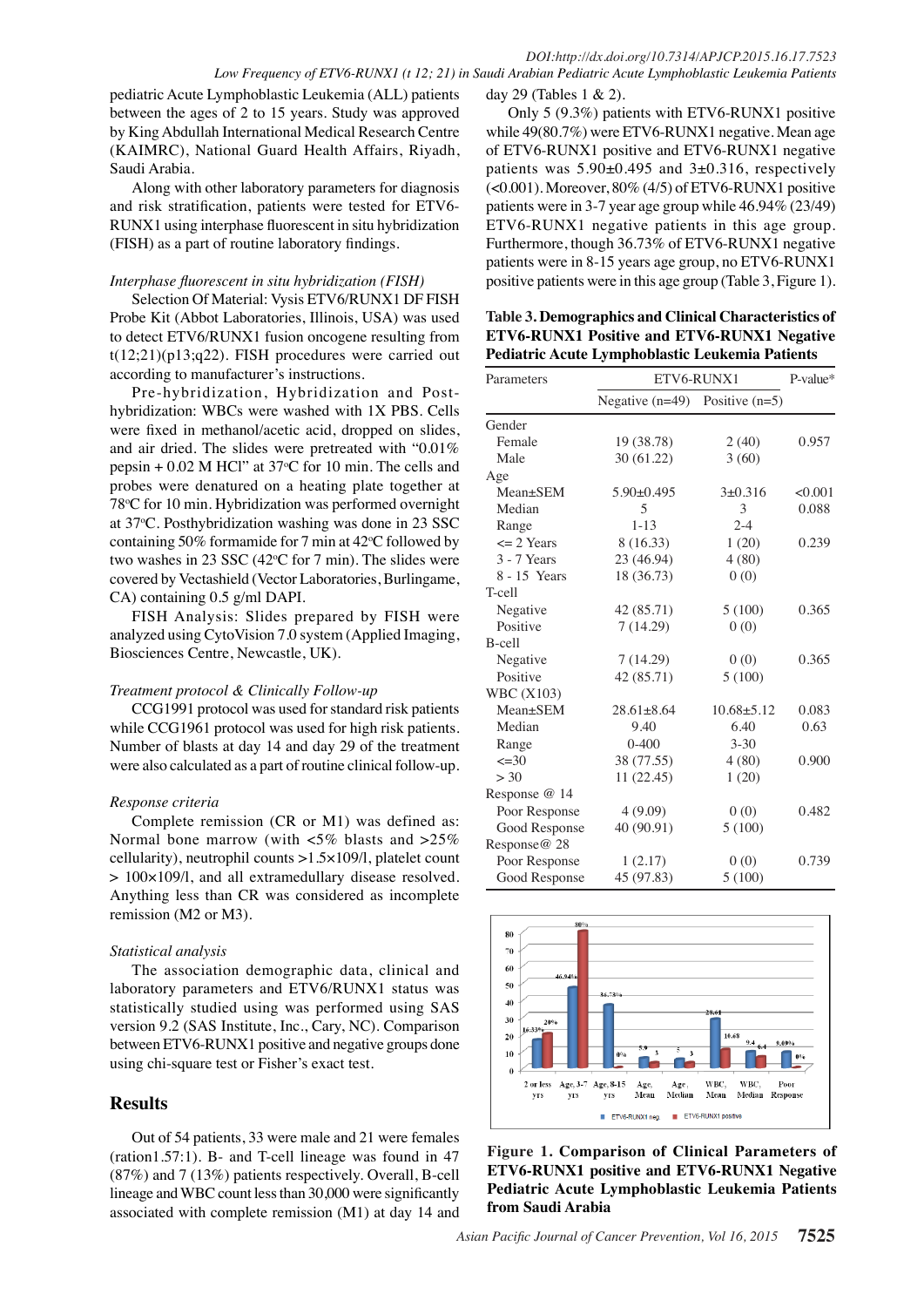#### *Khaled Aljamaan et al*

All ETV6-RUNX1 patients (100%) were of B-cell lineage as compared to 85.71% (42/49) of ETV6-RUNX1 negative patients  $(p=?)$ . Similarly, none of the ETV6-RUNX1 positive patients was T-cell lineage as compared to 14.29% T-cell lineage ETV6-RUNX1 negative patients. Similarly, none of ETV6-RUNX1 positive patients had  $\geq$ 5% blasts (no remission) at Day 14 as compared to 9% patients from ETV6-RUNX1 negative group (Table 3, Figure 1).

#### **Discussion**

Our study shows a low representation of ETV6- RUNX1 fusion oncogenes among pediatric ALL patients from King Abdulaziz Medical City, National Guard Health Affairs, Riyadh, Saudi Arabia. Most of ETV6-RUNX1 positive (80%) patients belonged to 3-7 years of age group and allETV6-RUNX1 positive showed early remission (day 14) as compared to  $9\%$  of ETV6-RUNX1 negative patients not showing day 14 remission.

Frequency of ETV6-RUNX1 in this study is in accordance with previous study from middle-east region reporting 14.7 % ETV6-RUNX1 frequency in pediatric ALL patients (Al-Mulla et al., 2014) although it is much lower than the 20-33% frequency in Europe, US, Japan and Australia (Shurtleff et al., 1995; Harbott et al., 1997; Kobayashi et al., 1997; Amor et al., 1998).

TEL-AML1 frequencies vary greatly in different countries of South East Asia and Southern Asia. A recent study from Pakistani reported the frequency of ETV6- RUNX1 in pediatric ALL patients to be 10.2% (Iqbal, 2014/10). ETV6-RUNX1 frequency has been found to be 17.1% in Korean pediatric ALL population (Chung et al., 2010), Taiwan 17% (Liang et al., 1996) and Malaysia 19% (Gill et al., 2005). In Egypt, ETV6-RUNX1 positivity among pediatric ALL has been reported to be 11.6% (Shaker et al., 2001). Although most of the studies reported higher ETV6-RUNX1 frequencies in Japan, one study from Hiroshima Japan reported it to be 10% (Eguchi-Ishimae et al., 1998). Contrary to other European countries, 2% ETV6-RUNX1 frequency has been reported in Spanish pediatric ALL patients (Garcia-Sanz et al., 1999).All of these studies indicate great ethnic and geographical variations in frequency of this prognostically important genetic abnormality specifically and genetics of pediatric ALL generally, which can have a significant bearing on global pediatric ALL management strategies (Wesołowska-Andersen et al., 2015).

In conclusion, like most of the other developing countries of the region, Saudi Arabia pediatric ALL patients have lower frequencies of ETV6-RUNX1 fusion oncogene than the developed countries like US, Europe, Japan and Canada. Further multicenter studies are required to find out frequencies of other prognostically significant genetic abnormalities in Saudi pediatric ALL patients in order to better plan and manage this highly curable disease in the kingdom.

#### **References**

**7526** *Asian Pacific Journal of Cancer Prevention, Vol 16, 2015* Al-Ahmadi K, Al-Zahrani A (2013). Spatial autocorrelation of

cancer incidence in Saudi Arabia. *Int J Environ Res Public Health*, **16**, 7207-28.

- Al-Mulla NA, Chandra P, Khattab M, et al (2014). Childhood acute lymphoblastic leukemia in the Middle East and neighboring countries: a prospective multi-institutional international collaborative study (CALLME1) by the Middle East Childhood Cancer Alliance (MECCA). *Pediatr Blood Cancer*, **61**, 1403-10.
- Al-Mutlaq HM, Bawazir AA, Jradi H, et al (2015). A. Patterns of childhood cancer incidence in Saudi Arabia (1999-2008). *Asian Pac J Cancer Prev*, **16**, 431-5.
- Alghamdi IG, Hussain II, Alghamdi MS, et al (2014). The incidence of leukemia in Saudi Arabia. Descriptive epidemiological analysis of data from the Saudi Cancer Registry 2001-2008. *Saudi Med J*, **35**, 674-83.
- Amor DJ, Algar EM, Slater HR, et al (1998). High frequency of t(12;21) in childhood acute lymphoblastic leukemia detected by RT-PCR. *Pathol*, **30**, 381-5.
- Awan T, Iqbal Z, Aleem A, et al (2012). Five most common prognostically important fusion oncogenes are detected in the majority of Pakistani pediatric acute lymphoblastic leukemia patients and are strongly associated with disease biology and treatment outcome. *Asian Pac J Cancer Prev*, **13**, 5469-75.
- Bhojwani D, Yang JJ, Pui CH (2015). Biology of childhood acute lymphoblastic leukemia. *Pediatr Clin North Am*, **62**, 47-60.
- Ceppi F, Cazzaniga G, Colombini A, et al (2015). Risk factors for relapse in childhood acute lymphoblastic leukemia: prediction and prevention. *Expert Rev Hematol*, **8**, 57-70.
- Chung HY, Kim KH, Jun KR, et al (2010). Prognostic Significance of TEL/AML1 Rearrangement and Its Additional Genetic Changes in Korean Childhood Precursor B-Acute Lymphoblastic Leukemia. *Korean J Lab Med*, **30**, 1-8.
- Cooper SL, Brown PA (2015). Treatment of pediatric acute lymphoblastic leukemia. *Pediatr Clin North Am*, **62**, 61-73.
- Eguchi-Ishimae M, Eguchi M, Tanaka K, et al (1998). Fluorescence in situ hybridization analysis of 12;21 translocation in Japanese childhood acute lymphoblastic leukaemia. *Jpn J Cancer Res*, **89**, 783-88.
- Faiz M, Qazi JI (2010). t(12:21) Is underrepresented in childhood B-lineage acute lymphoblastic leukemia in Punjab, Pakistan. *J Pediatr Hematol Onco*l, **32**, 249-51.
- Garcia-Sanz R, Alaejos I, Orfao A, et al (1999). Low frequency of the TEL/AML1 fusion gene in acute lymphoblastic leukemia in Spain. *Br J Haematol*, **107**, 667-9.
- Gill HK, Keoh TS, Dhaliwal JS, et al (2005). TEL-AML1 frequency in multi ethnic Malaysian pediatric acute lymphoblastic leukemia. *Cancer Genet Cytogenet*, **156**, 129-33.
- Harbott J, Viehmann S, Borkhardt A, et al (1997). Incidence of TEL/AML1 fusion gene analyzed consecutively in children with acute lymphoblastic leukemia in relapse. *Blood*, **90**, 4933-7.
- Inaba H, Greaves M, Mullighan CG (2013). Acute lymphoblastic leukaemia. *Lancet*, **381**, 1943-55.
- Iqbal Z (2014). Molecular genetic studies on 167 pediatric ALL patients from different areas of Pakistan confirm a low frequency of the favorable prognosis fusion oncogene TEL-AML1 (t 12; 21) in underdeveloped countries of the region. *Asian Pac J Cancer Prev*, **15**, 3541-6.
- Iqbal Z, Iqbal M, Akhter T (2007). Frequency of BCR-ABL fusion oncogene in Pakistani childhood acute lymphoid leukemia (ALL) patients reflects ethnic differences in molecular genetics of ALL. *J Pediatr Hematol Oncol*, **29**, 585.
- Kobayashi H, Satake N, Kaneko Y (1997). Detection of the Der